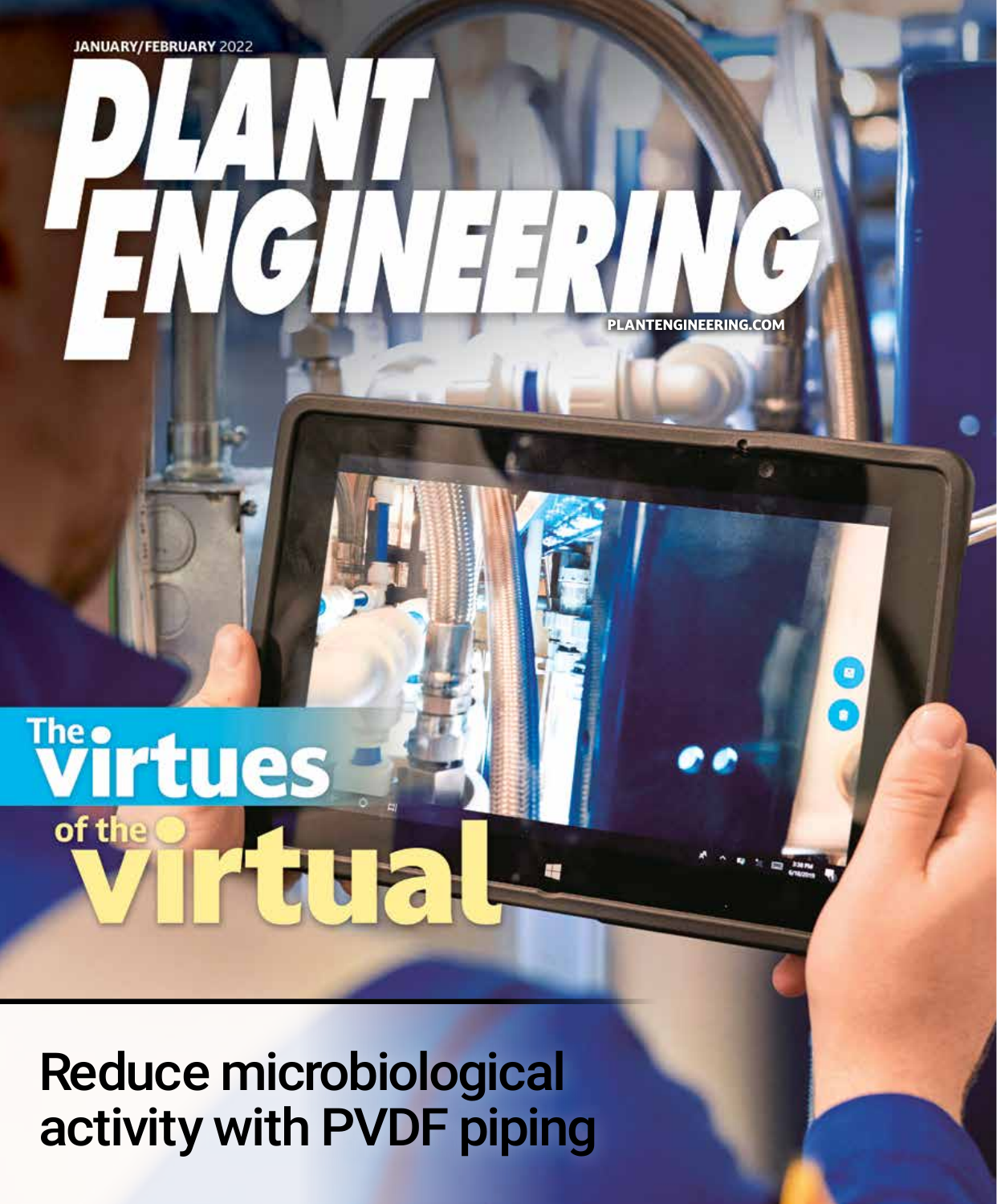**ENGINEERING SOLUTIONS**

VALVES & PIPING

Alexandra Peters, Marco Deangelo, *Arkema Inc.;*

Dan Wagner, *Americhem Systems*

### Reduce microbiological activity with PVDF piping

Using **Red Kynar PVDF** reduces extra maintenance costs and unexpected downtime

> vaporative cooling tower systems are com-<br>monly found throughout many industries<br>including petroleum refineries, chemi-<br>cal manufacturing, metal processing, rub-<br>ber processing, glass manufacturing and textile monly found throughout many industries including petroleum refineries, chemical manufacturing, metal processing, rubmanufacturing. A cooling tower is a type of heat exchanger that reduces the temperature of water by bringing it in contact with air to facilitate evaporation and the highly efficient rejection of heat. Cooling towers are open to the atmosphere and frequently to sunlight, so they must withstand UV radiation and other environmental factors including microbiological activity, which can adversely affect tower components.



#### **Microorganisms**

Cooling tower location, relative to potential sources of contamination, can contribute to system-wide microbiological activity. Oil, process contamination and phosphates contaminating water are all vital nutrients contributing to the feeding of microorganisms.

To maintain efficient heat transfer and minimize corrosion potential, it is essential to control microbial activity. Basic control strategy most commonly employs what are termed oxidizing biocides such as sodium hypochlorite, "stabilized" bromine, chlorine dioxide and a few others.

Bacteria will populate in cooling tower water, the number of freely circulating, planktonic organisms being but a small fraction of bacteria found on surfaces, sessile organisms. Sessile organisms secrete an extracellular polymer to link bacterial cells together to form an elastic film or coating, better known as slime. Slime trap particulates harbor both living and dead bacteria and can grow into a complex community known as biofilm. Biofilm has an insulating effect on heat transfer and clogs piping reducing flow rates.

#### **Biofilm**

If left to grow out of control, biofilm will support a multitude of organisms producing metabolic bi-products and various enzymes that initiate and

**FIGURE 1: Red Kynar PVDF ball valves are available in various types and sizes. (From right to left, air actuated, manual and electrically actuated) Courtesy: Plast-O-Matic Valves, Inc.**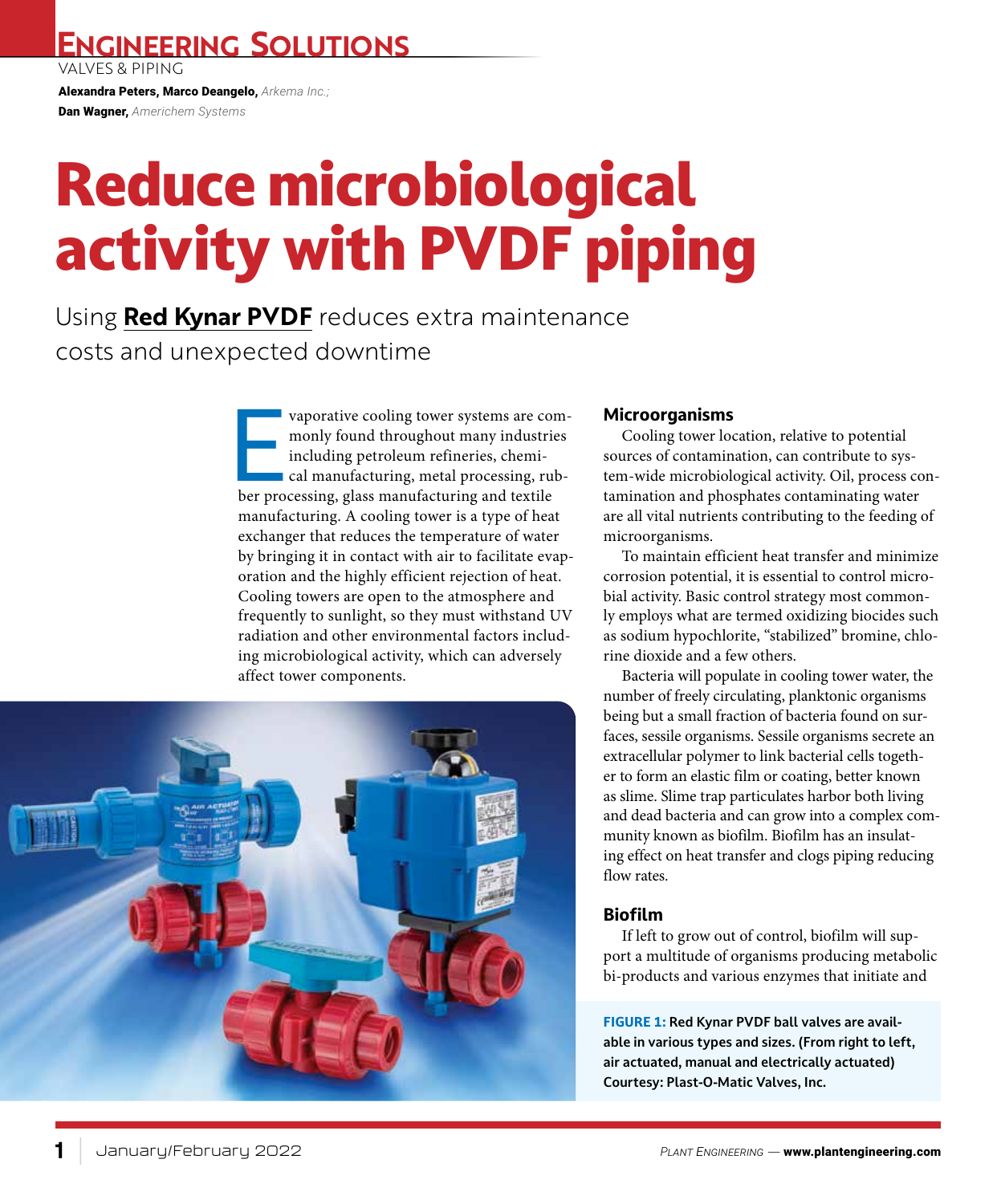**' Cooling towers** are open to atmosphere and frequently to sunlight. They must withstand UV radiation and other environmental factors.**'**

drive corrosion. Biofilms also prevent corrosion inhibitors and oxygen from reaching base metal and overcoming what is termed microbiologically influenced corrosion (MIC). They can attack the entire water containment system.

Along with bacterial slime formers, other growths such as

algae can create additional problems such as clogging orifices within the system. Living and dead biomatter and algae provide additional nutrients to a wide array of microorganisms i.e., fungi, mold and protozoa. They increase the risk of harboring pathogenic organisms such as Legionella. Managing the bacteria below a certain level will maintain the intended operation of the cooling tower and maintain a generally healthy environment.

#### **Treatments**

An effective treatment to reduce microbiological activity would be the use of sodium hypochlorite. However, sodium hypochlorite feed systems present their own challenges due to the chlorine component, which is corrosive to many common fluid handling systems. The Peters Table references the chemical resistance of plastic and metal piping under pressure with water treatment chemicals that are used to treat microbiological activity (1). Red Kynar PVDF can be found as a material of construction for these sodium hypochlorite feed systems for that reason, with a wide array of fluid handling components available. Figure 1 shows an example of different types of Red Kynar PVDF ball valves.

#### **Feed systems**

For over 30 years, AmeriChem Systems, Inc. (ASI) has manufactured corrosion resistant custom fabricated systems that are individually engineered to fit customer needs. Their experience of fabricating industrial equipment provides customers cost-effective solutions in all manufacturing disciplines.

ASI manufactures sodium hypochlorite feed systems that inhibit the growth of algae and bacterial species in cooling towers. According to Dan Wagner, President of ASI, "Modular chemical feed systems have become the preferred choice of our customers and the end users. These engineered, packaged systems reduce installation time at the site by up to 50%; and simplify start-up and commissioning activities, as the systems are fully functional tested at the manufacturing facility."

#### **Red Kynar PVDF construction**

The feed system is fabricated with all wetted materials in Red Kynar PVDF construction. For piping, Red Kynar PVDF 700 series compound contains a small amount of pigment for opaqueness to UV radiation. Red Kynar PVDF has many years of utility in the chlorine handling industry as piping, fittings, pumps, tanks and vessels.

**FIGURE 2: Example of Schedule 80 Red Kynar PVDF piping system designed to feed Sodium Hypochlorite. Courtesy: Arkema Inc.**